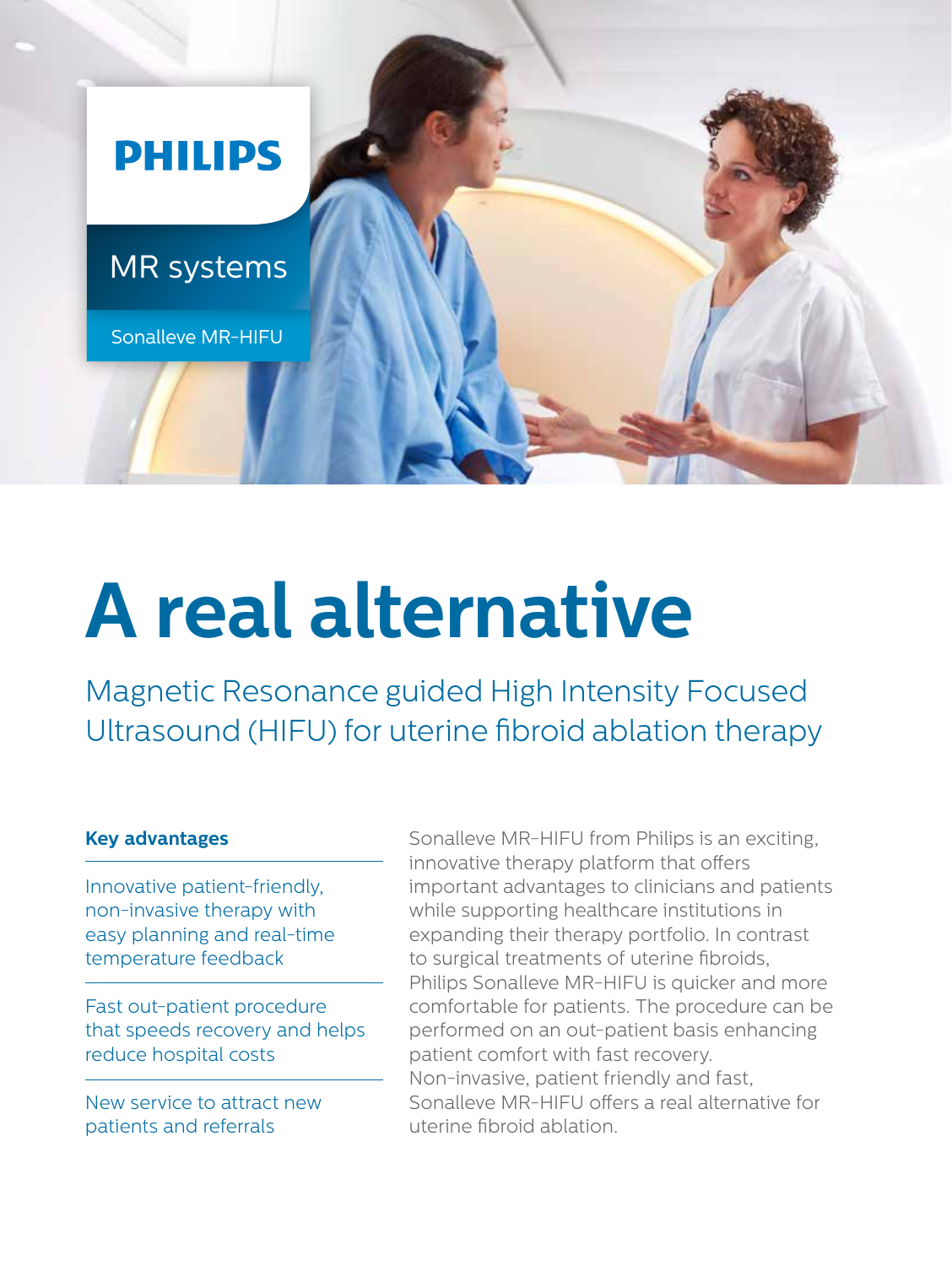#### **1.Therapy planning:**

The procedure is planned on the Sonalleve therapy console based on previously acquired 3D MR images. Planning includes determination of the geometry of the ablation volume and heating patterns as well as the position of monitoring slices to safeguard the procedure.

#### **2. Non-invasive therapy:**

High intensity ultrasound focused on the volume of interest causes localized heating and coagulation of the tissue. This process is monitored and controlled using real-time MR temperature-sensitive imaging, providing feedback to optimize the procedure.

#### **3. Therapy verification:**

After the procedure, contrast enhanced MR images are acquired to visualize the ablated, non-perfused volume. These images can be used to assess the lesion while the patient is still on the table.

# A new patient-friendly, non-surgical treatment

Uterine fibroids occur in 20% to 50% of women of childbearing age. They can cause pain, strong menstrual bleeding and many other unpleasant symptoms, and they may compromise fertility. Many women suffer from uterine fibroids, but don't want to undergo surgery. Instead, they continue to endure the condition in silence.



The Sonalleve MR-HIFU system provides you with a patient-friendly, non-invasive therapy option for uterine fibroids. For the patient, the technique is much more convenient and comfortable than surgical procedures, such as hysterectomy or myomectomy. These require hospital admission as an in-patient and sometimes weeks of recovery. In contrast, with Sonalleve fibroid therapy, patients can be treated as an out-patient, discharged the same day and almost fully recovered within a few days. With Philips Sonalleve MR-HIFU on your Philips MR scanner, you can extend your clinical reach into noninvasive interventions. Offer your patients a non-surgical solution to their medical condition, helping them return to a normal life within a short time.

#### **A non-invasive out-patient procedure**

The patient lays face down on the Sonalleve MR-HIFU table and is given a mild sedative to help her keep still and calm during the procedure. She is fully awake and alert and holds an emergency stop button. This gives her control over the procedure, enabling her to stop it immediately at any time. Afterwards, she rests for a few hours and can return home the same day, with full recovery within the next day or two. Most importantly, almost all patients report an improvement in their condition, enabling them to return to a normal life.

The HIFU system and coil elements are integrated in the Sonalleve patient table. During the therapy, the ultrasound energy beam passes through the skin and soft tissue and ablates the focus area, leaving the skin and intermediate tissue unharmed. Real-time monitoring via temperature-sensitive MR imaging is used to obtain uniform temperature distribution.



"With Sonalleve MR-HIFU we have technique to remove the uterine fibroids without surgery. I think Sonalleve MR-HIFU is a very promising technique because it can be done as an outpatient treatment. This makes good financial sense and patients tolerate it very well. Sonalleve MR-HIFU is a new technique putting only little stress on the patient. With this we have found a good way to remove uterine fibroids."

Prof. Dr. med. Klaus Diedrich, Director of the Clinic for Obstetrics and Gynecology University Hospital Schleswig-Holstein Lübeck, Germany